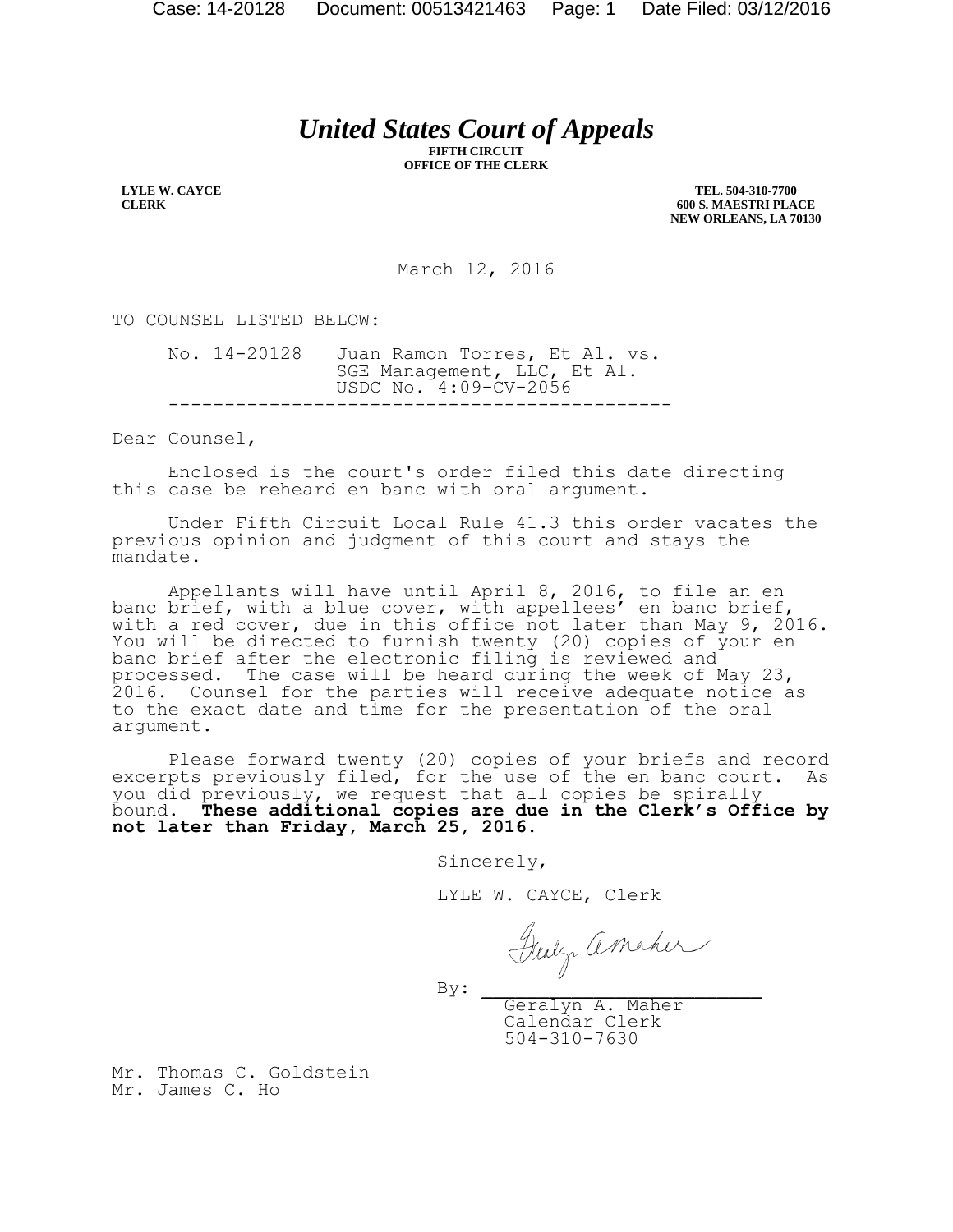cc: Hon. Kenneth M. Hoyt Mr. Brent Taylor Caldwell Mr. Eric Franklin Citron Mr. Scott M. Clearman Mr. John Patrick Elwood Mr. Robert Brooks Gilbreath Mr. Joshua Stephen Johnson Mr. Andrew Jack Kochanowski Mr. Matthew J. M. Prebeg Mr. Harry Max Reasoner Ms. Mary Ellen E. Signorille Mr. Bryan DeTray